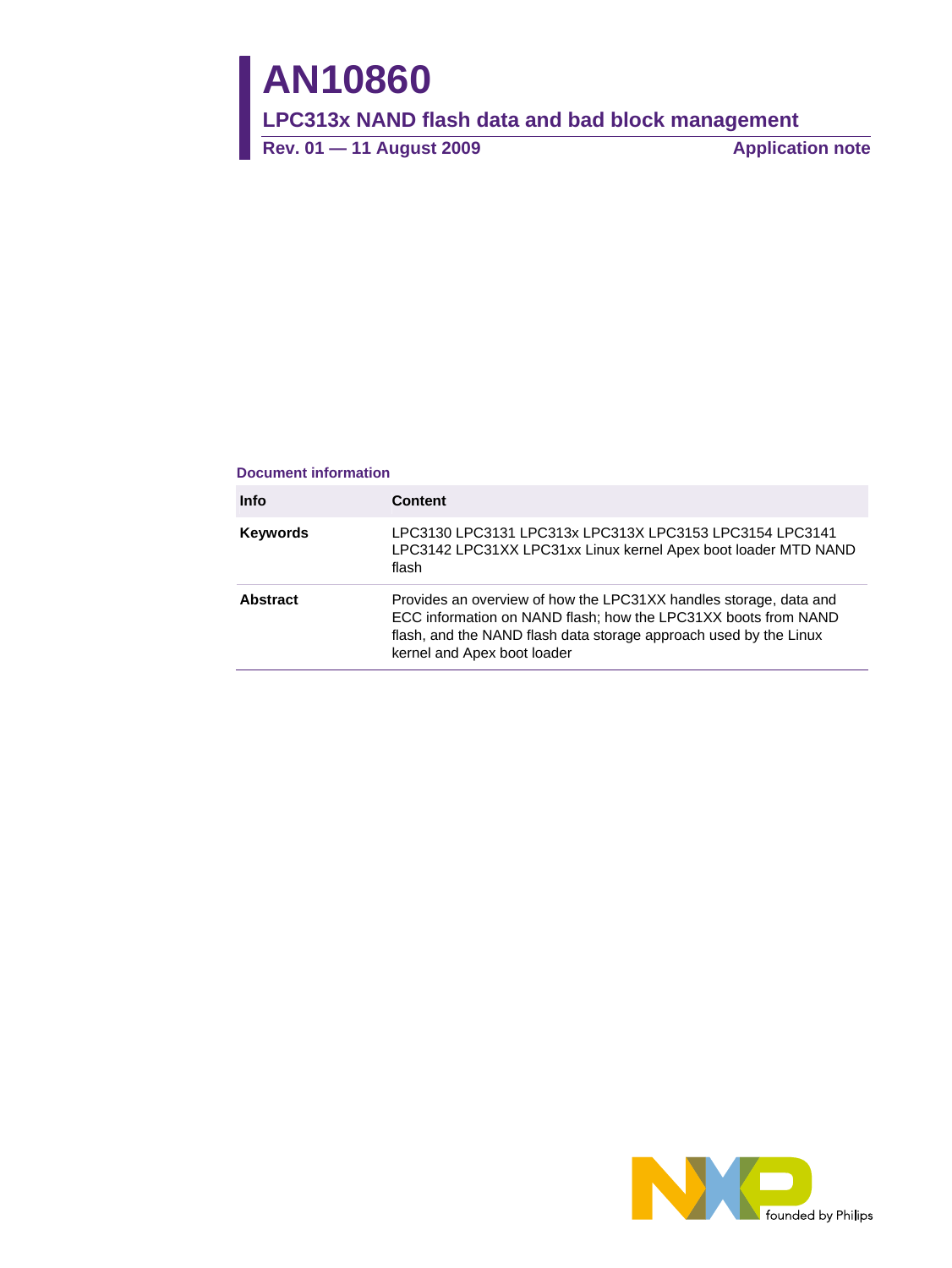#### **Revision history**

| <b>Rev</b> | <b>Date</b> | <b>Description</b> |
|------------|-------------|--------------------|
| 01         | ?0090811    | Initial release    |

# **Contact information**

For additional information, please visit: http://www.nxp.com

For sales office addresses, please send an email to: salesaddresses@nxp.com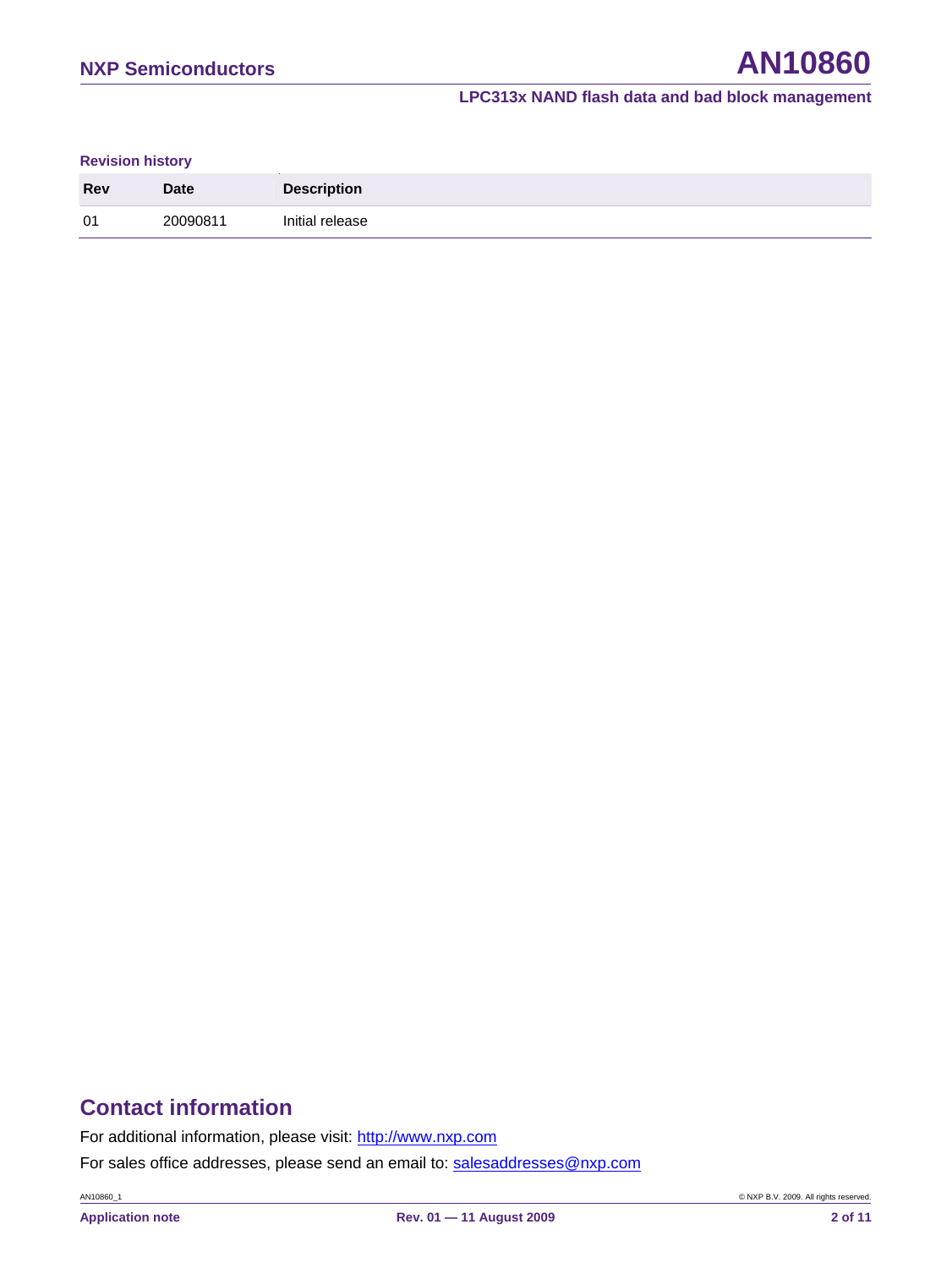# <span id="page-2-2"></span>**1. Introduction**

The NXP LPC31XX series ARM9 based microcontrollers provide a NAND flash controller with hardware ECC support as a feature of the device. Using the built-in hardware ECC offers NAND system bandwidth improvement and lower CPU cycle usage over software based ECC. However, the use of hardware ECC had some special requirements in the areas of page data layout and bad block management.

This application note explains how the NAND flash controller handles data and ECC layout when using the built-in hardware ECC. The impact to bad block management is also covered, with a wrap-up on how the Apex boot loader and the Linux kernel handle data and ECC layout and bad blocks for NAND flash devices.

# **2. LPC31XX NAND overview**

The LPC31XX NAND flash controller provides various features to improve the performance of a LPC31XX based system when using one or more NAND flash devices. The main performance enhancing features on the LPC31XX NAND flash controller include two 528 byte data transfer buffers, automated hardware ECC generation and write, automatic ECC read and data correction, hardware data correction and buffer statuses, and automated buffer and ECC write to NAND.

These features, when used together, can increase NAND bandwidth considerably over a software only based solution.

#### **2.1 NAND flash controller data buffers**

The LPC31XX microcontroller has two 528 byte data transfer buffers used for NAND data transfer. When software has been fully optimized to use both buffers, one buffer will be used for hardware data transfer, while the other buffer will be used to read the previous transferred NAND data or write the next NAND data for transfer. These buffers can be used to double buffer data transfer operations that extend beyond 528 bytes. To use the hardware ECC capability, the data transfer buffers must be used.

#### <span id="page-2-0"></span>**2.1.1 LPC31XX NAND data and ECC layout**

A single data transfer buffer holds up to 528 bytes of data organized as 516 payload data bytes and 12 ECC bytes. This is organized as shown in [Table 1.](#page-2-0)

|              | Table 1. LPC31XX NAND data transfer buffer layout |                        |  |  |  |
|--------------|---------------------------------------------------|------------------------|--|--|--|
| Payload data | Spare or payload data                             | <b>Stored ECC data</b> |  |  |  |
|              | 512 or 516 bytes 4 or 0 bytes                     | 12 bytes               |  |  |  |

The payload data can be configured as 512 or 516 bytes in the NAND controller config register.

When configured as 5[1](#page-2-1)2 bytes, data in offsets 512 to 515 will not be written to flash<sup>1</sup> and the hardware ECC will only apply to the first 512 bytes of data.

<span id="page-2-1"></span>1. The 4 spare bytes in offset locations 512 to 515 are sent as 0xFF values in 512 byte mode. Due to the nature of NAND flash, sending a 0xFF will prevent a change in data in the device.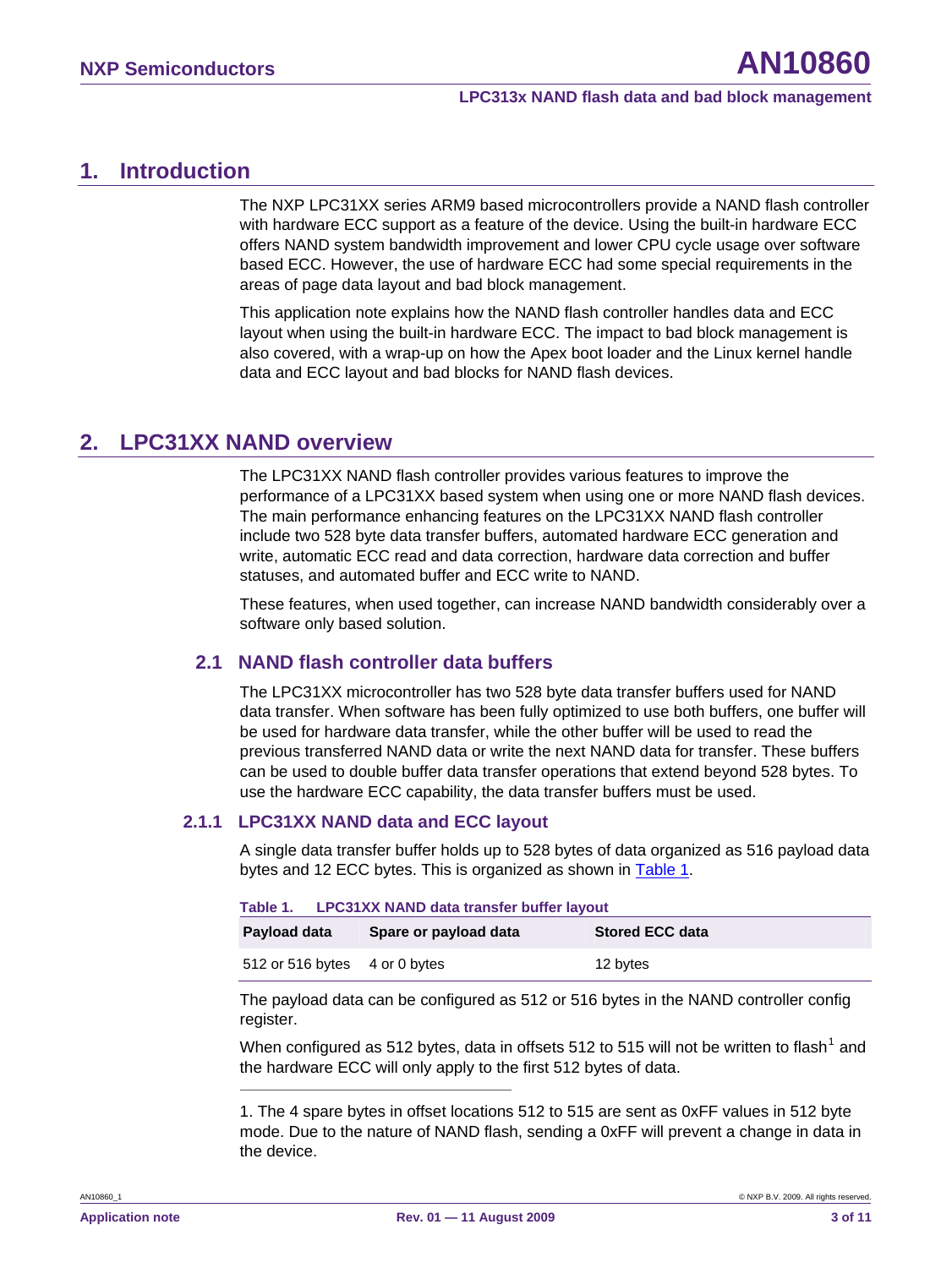<span id="page-3-0"></span>When configured as 516 bytes, the hardware ECC applies to all 516 payload data bytes and all the payload data will be written to or read from the NAND device. These 4 extra bytes can be used for status information inside the NAND device such as clean or reserved flags.

#### **2.1.1.1 NAND data layout and hardware ECC on small block flash**

For small block flash with a page size of 512 bytes + 16 spare bytes, the data transfer buffer and page size of the device are the same size. For every data buffer transferred, 1 page in the NAND device will be filled or returned.

#### **2.1.1.2 NAND data layout and hardware ECC on large and huge block flash**

Large and huge block flash devices have page sizes of 2112 (2048 bytes + 64 spare bytes) bytes and 4224 (4096 bytes + 128 spare bytes) bytes, respectively. Because the NAND flash controller data transfer buffer works in 528 byte size chunks, the required layout pattern on these devices is a multiple of the data buffer transfer size. Each buffer transfer will be a quarter (large block) or an eighth (huge block) of the total NAND page size.

For large block devices, software will place up to four of the patterns shown in [Table 1](#page-2-0) linearly in the device page. The resulting page will actually contain four payload data blocks, each with its own ECC data section. Both NAND controller data transfer buffers can be used to double buffer up to four transfers to and from the device in this case.

Huge block devices use a similar approach to large block devices, but contain up to eight payload/ECC data sections.

#### **2.2 Factory bad block markers and hardware ECC**

NAND flash devices can degrade over time and develop bad blocks. Bad blocks may not be able to be fully erased, or may have stuck bits that won't correctly toggle. Flash software usually marks a block as bad to prevent its further use in a system. Even new devices may contain bad blocks from the manufacturer, with different devices containing different locations and a different number of bad blocks.

NAND device manufacturers pre-mark bad blocks on their devices. For small, large, and huge block devices, the factory supplied bad block markers are at offsets 512, 2048, and 4096 in the first page of block. A non-zero value at these locations is used to indicate a bad block.

When using the LPC31XX NAND controller's hardware ECC, the payload data or ECC bytes may overlap the factory supplied bad block marker. This isn't a concern for small block flash in the 512 byte transfer mode, as the payload data in offsets 0 to 511 and the ECC bytes in offsets 516 to 527 don't interfere with the factory bad block marker in offset 512. However, large and huge block flash data write patterns will overwrite the factory supplied bad block marker.

Since the bad block markers will be overwritten, they will need to be managed a different way. One possible method is to relocate all the bad block markers into a byte in the spare area of the device (i.e., those 4 unused bytes when using 512 byte mode). This would have to be done when the device is new before any other write operation occurs to the device. Another approach is to generate a bad block table somewhere on the flash device and use it instead of individual block markers.

Regardless of the approach used, careful management of the bad blocks is required to prevent accidental erasure of a device's bad block status.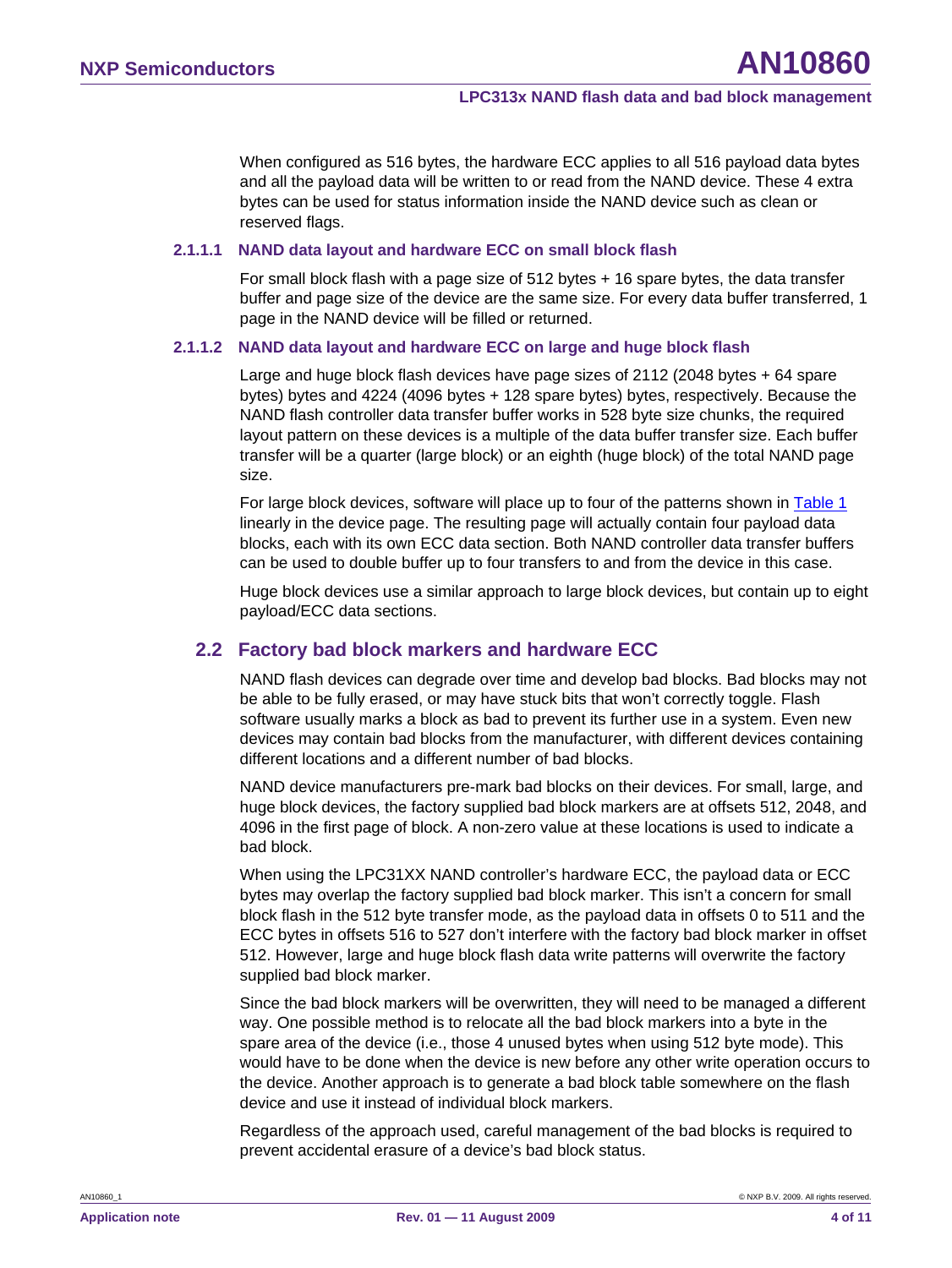# <span id="page-4-0"></span>**2.3 LPC31XX NAND boot support**

The LPC31XX microcontroller can boot from the first valid NAND device connected to any one of the four NAND chip selects. For the NAND flash device to be bootable, some preparations are needed on the NAND device. These preparations consist of setting up a data structure used by the LPC31XX boot ROM in block  $0 -$  the structure contains information about the NAND flash device and a device bad block list.

A flow diagram of the LPC31XX NAND boot process can be found in the LPC31XX User manual.

#### **2.3.1 Bootable image preparation**

The bootable image to load and execute from the NAND device is stored starting in block 1. An image header appended to the bootable image is used by the boot ROM to determine the number of pages and blocks to load into ISRAM prior to execution.

The boot ROM uses a special bad block table defined in block 0 to determine if a block should be skipped during loading of the bootable image. If this bad block table isn't detected, all blocks used for the flash boot process are assumed to be good. *This block table is only needed for the boot process for the LPC31XX boot ROM. It doesn't need to indicate all the bad blocks that may exist on the device, but just the blocks that need to be skipped during NAND boot.* 

#### **2.3.2 Block 0 preparation**

The bad block list on block 0 is used for the boot ROM's load of the bootable image. Although this list is optional for the flash boot process, it is highly recommended that the list be generated. For any flash devices that have bad blocks in the range of blocks used by the bootable image or have a non-contiguous range of blocks, this step is required so the boot ROM will skip those blocks.

It is recommended that this list be created when the flash device is still new from the factory bad block markers. This will also provide a backup copy of the original factory markers in the case something accidentally gets erased.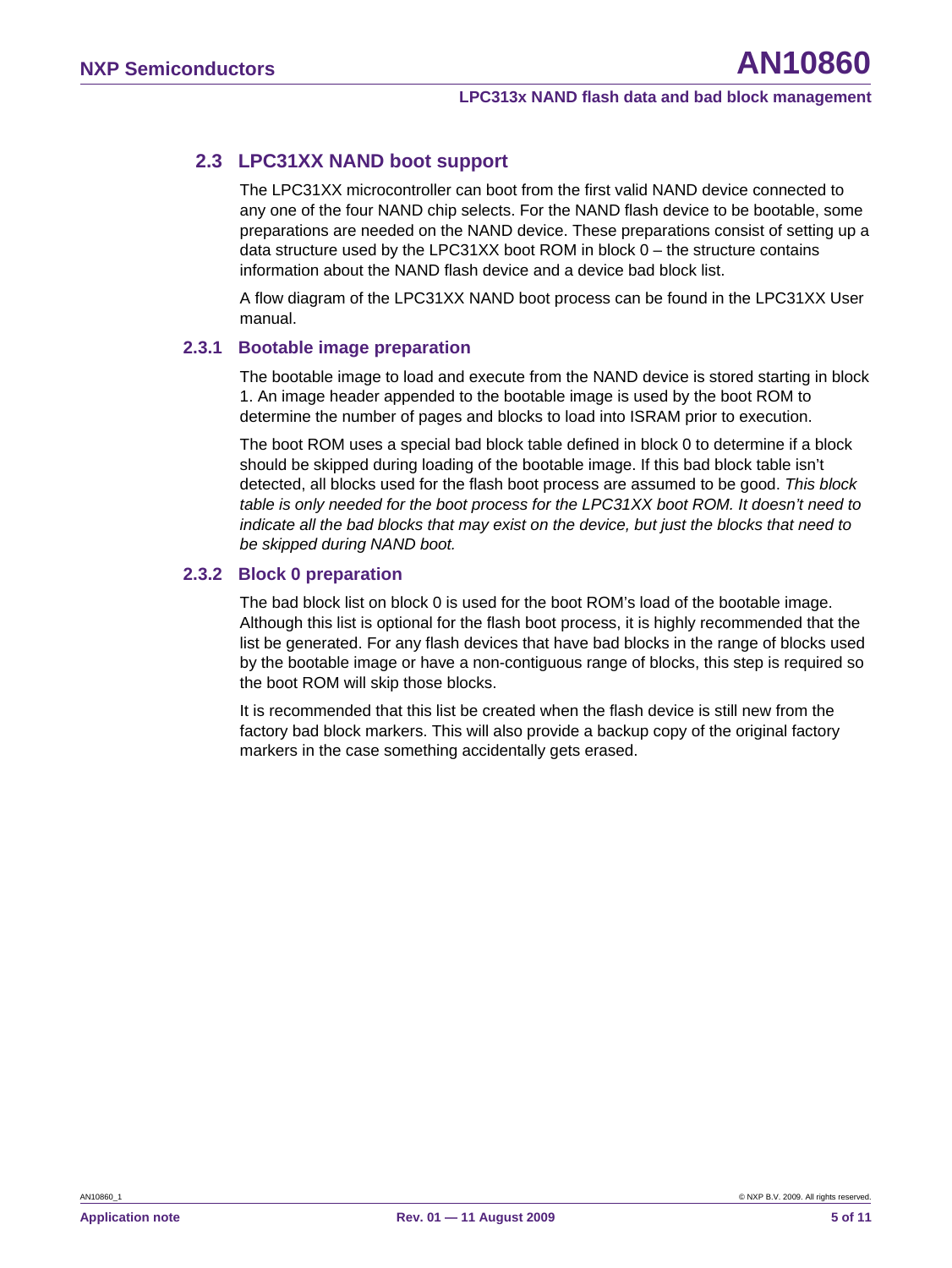# <span id="page-5-2"></span>**3. The LPC31XX boot ROM, Apex, and the Linux kernel MTD driver**

The Apex boot loader and Linux kernel developed for the LPC31XX make use of the NAND controller's hardware ECC capability. Both Apex and the Linux kernel use bad block marker relocation to manage bad blocks. For both Apex and the Linux kernel, the individual bad block markers are merged into one or more bad block tables.

Using the NAND controller features is mostly automatic in Apex and Linux, but does require some understanding on how it works. Understanding how Apex and Linux handle bad blocks may help prevent accidental erasure of the device's bad block tables. *It is possible to accidentally erase your device and all its saved bad block markers, but not during normal operation and use of the device.* 

This section details how Apex and Linux handle bad block management and the procedures necessary to prepare a new board for NAND flash operation. It is highly recommended this section be reviewed.

#### **3.1 LPC31XX boot ROM, Apex, and Linux kernel NAND usage**

#### <span id="page-5-1"></span>**3.1.1 Apex NAND flash support**

Apex can read and write to NAND flash via the copy and setenv commands and the Ipcnand sub-commands. Apex NAND operations will skip bad blocks<sup>[2](#page-5-0)</sup> as defined by the device's bad block table stored in block 0. When Apex is first started, it will detect if the block 0 table has been generated and create it if needed (if that option has been enabled in Apex). Unless the table has been accidentally deleted, this table will only be generated once during the lifetime of the device.

For new devices from the factory, Apex will automatically scan the device for factory marked bad blocks and record all the marked bad blocks in block  $0^2$  $0^2$ . This saved table is used for the boot ROM, but may also be used to restore the factory bad block markers at a later time if ever needed or if the Linux MTD bad block tables get corrupted. Write and erase operations to block 0 are prohibited from Apex unless specifically enabled. If block 0 is accidentally erased, the factory supplied bad block markers will be unrecoverable.

#### **3.1.2 The Linux MTD driver**

The Linux MTD driver generates a bad block table and a mirrored version of the table that are stored on the NAND flash device. Multiple NAND flash devices will each get their own tables. These tables are generated the first time the Linux kernel is run. When this table is generated, it is generated from the factory supplied bad block markers. After the table has been generated, erase and write operations to the device will overwrite the factory bad block markers and new bad block markers will be stored in the bad block table.

The Apex bad block table in block 0 and the Linux MTD bad block table are two different and unique tables. Over the life of the device, bad block markers updated in the Linux bad block table will not be updated in the block 0 table. This is normally not an issue, as the block 0 table is used for the boot ROM only.

If for some reason the Linux kernel is executed prior to Apex and the kernel makes changes to the NAND device, Apex will scan those changed blocks as bad blocks due to

<span id="page-5-0"></span>2. This option can be disabled in the Apex configuration menu.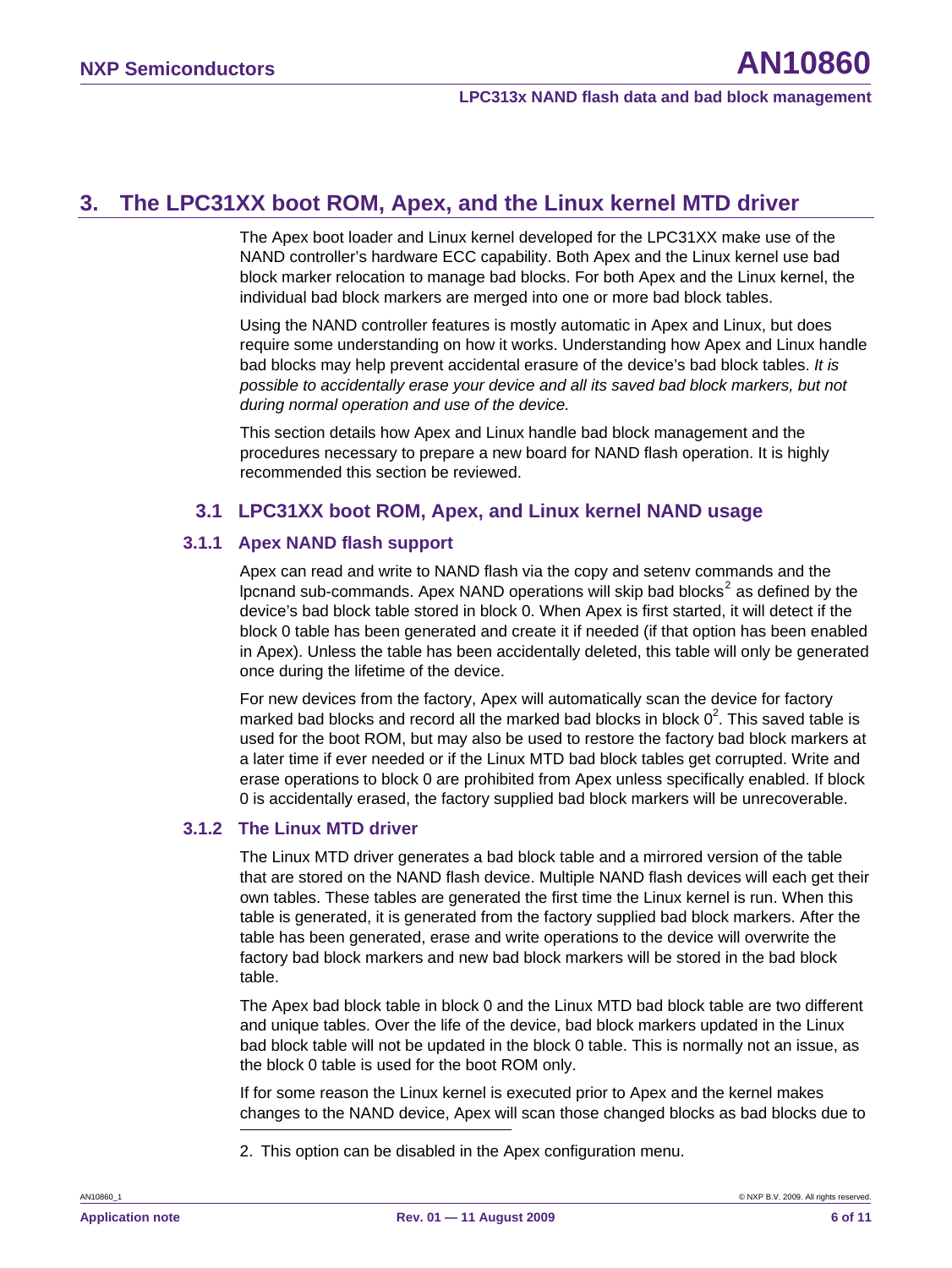<span id="page-6-0"></span>the factory marker locations getting changed. Although this will increase the size of the block 0 table, it won't be a problem unless blocks used for the NAND boot process are changed.

#### **3.2 Procedures for correct setup of NAND flash**

On systems with new factory formatted flash, careful preparation of the flash device is required before using it in a system running when using hardware ECC. In most cases, preparation is handled entirely in software with Apex generating the bad block table on first execution and then Linux generating the MTD bad block table on the first Linux kernel execution after Apex loads and starts it.

To start Linux, Apex has to load and run first. If Apex erases or writes to any flash block used by the Linux MTD driver prior to the Linux kernel executing, then the Linux kernel will report the Apex modified blocks as bad on its first run. These blocks aren't bad, but have had their factory supplied bad block markers overwritten in Apex. Since the MTD driver in Linux needs to build the MTD bad block table on the first run, it needs to use the factory block markers for that table. Any easy fix for this would be to allow Linux to boot once prior to doing any NAND operations in Apex (with the exception of the block 0 table). In most cases, the Apex, kernel, and ramdisk storage areas in flash are separate from the MTD storage area for the kernel. So even though the blocks may be reported as bad in the MTD, they will probably never be modified by the kernel during normal use. *The board support files provided by NXP isolate the Apex storage areas from the Linux kernel by default.*

#### **3.2.1 Preventing bad block issues between Apex and Linux**

To prevent bad block issues between Apex and the Linux kernel, avoid writing to NAND regions that are used by the other application. Apex should avoid writing to areas of NAND used for the Linux MTD, while the Linux MTD should avoid areas used for Apex.

The Linux MTD driver will only allow operations to areas of NAND that have been designated as usable for MTD. Apex has no protection against writing to areas of NAND flash usable by anything else, so use Apex with care!

#### **3.3 Shortcomings of the current Apex/Linux kernel MTD flash management approach**

The Apex and Linux kernel MTD bad block support work well in most systems, but have several shortcomings that may appear over the life of the part or may occur if the setup procedure isn't strictly followed.

With two different bad block tables, it is possible over the life of the part that these two tables will start to differ in marked bad blocks. The block 0 table used by the LPC31XX boot ROM contains only the factory marked bad block locations, while the MTD bad block table(s) contain the devices bad block markers generated over the life of the part. As the table in block 0 is used for the LPC31XX boot process (or optionally factory marker restoration), these differences probably won't matter. However, if for some reason the device needs to be restored to factory status and new bad blocks have developed in the MTD bad block tables, then the MTD bad block tables will need to be recorded and then marked as bad manually after the part has been erased.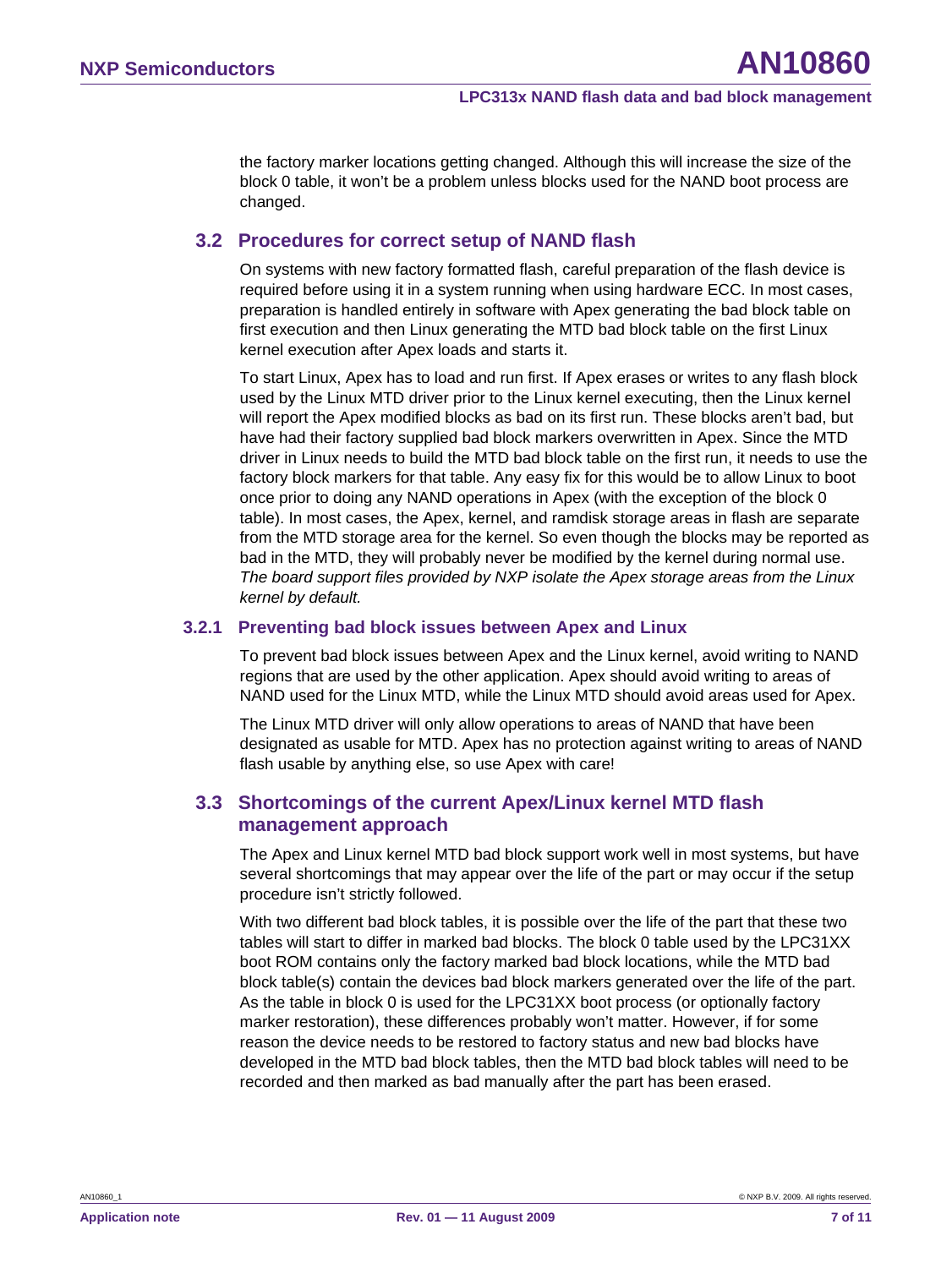# <span id="page-7-0"></span>**3.4 Apex support**

When Apex boots, it will generate the block 0 tables from the factory supplied bad block markers on the NAND device. Until this table is generated, Apex will not allow NAND operations. If you plan on booting Linux, make sure this table has been generated.

Apex actually generates 2 devices used to interface to NAND: the *nand* device and the *lnand* device. The *nand* device is a raw interface device to NAND and is used for diagnostics only – do not use this device for normal NAND operations. The *lnand* device is used for normal operation.

#### **3.4.1 Erase, write, and read commands**

The Apex erase, read, and write commands to the *lnand* device will automatically skip bad blocks as marked in block 0. For example, if you try to write to block 1 and block 1 is bad, it will write it to block 2 instead (assuming block 2 isn't bad). This also applies to read functions. Erase functions will skip any block designated as bad.

Examples:

*erase lnand:128K+128K* 

*copy lnand:1M+1M 0x30000000* 

*copy 0x31000000+1M lnand:128K* 

#### **3.4.2 Bad block scan functions**

There are 2 bad block scan functions: *scan* and *bblist*.

The *scan* function only identifies blocks with factory located bad block markers. If any blocks have been modified, they will also be identified as bad. This function is only usable on factory fresh parts that haven't been written to yet.

The *bblist* function identifies any blocks as stored in the block 0 list. These are the original factory marked blocks prior to any writes to the device.

Examples:

*lpcnand scan*

*lpcnand bblist* 

#### **3.4.3 Factory restore function**

The *restore* function can be used to restore the device to a state similar to if it was just received from the factory. The device is completely erased and any blocks designated as bad in block 0 are marked as bad.

This function can be used if the device becomes corrupted during testing. *Any new bad blocks generated on the device since the block 0 list was created are not marked as bad.*

Example:

*lpcnand restore* 

#### **3.4.4 Format block 0 function**

The *format* command creates the block 0 table. This command should not normally be used during the life of the part. The command will not execute if a table already exists with explicitly overriding it (with a '1' option). Avoid the use of this function.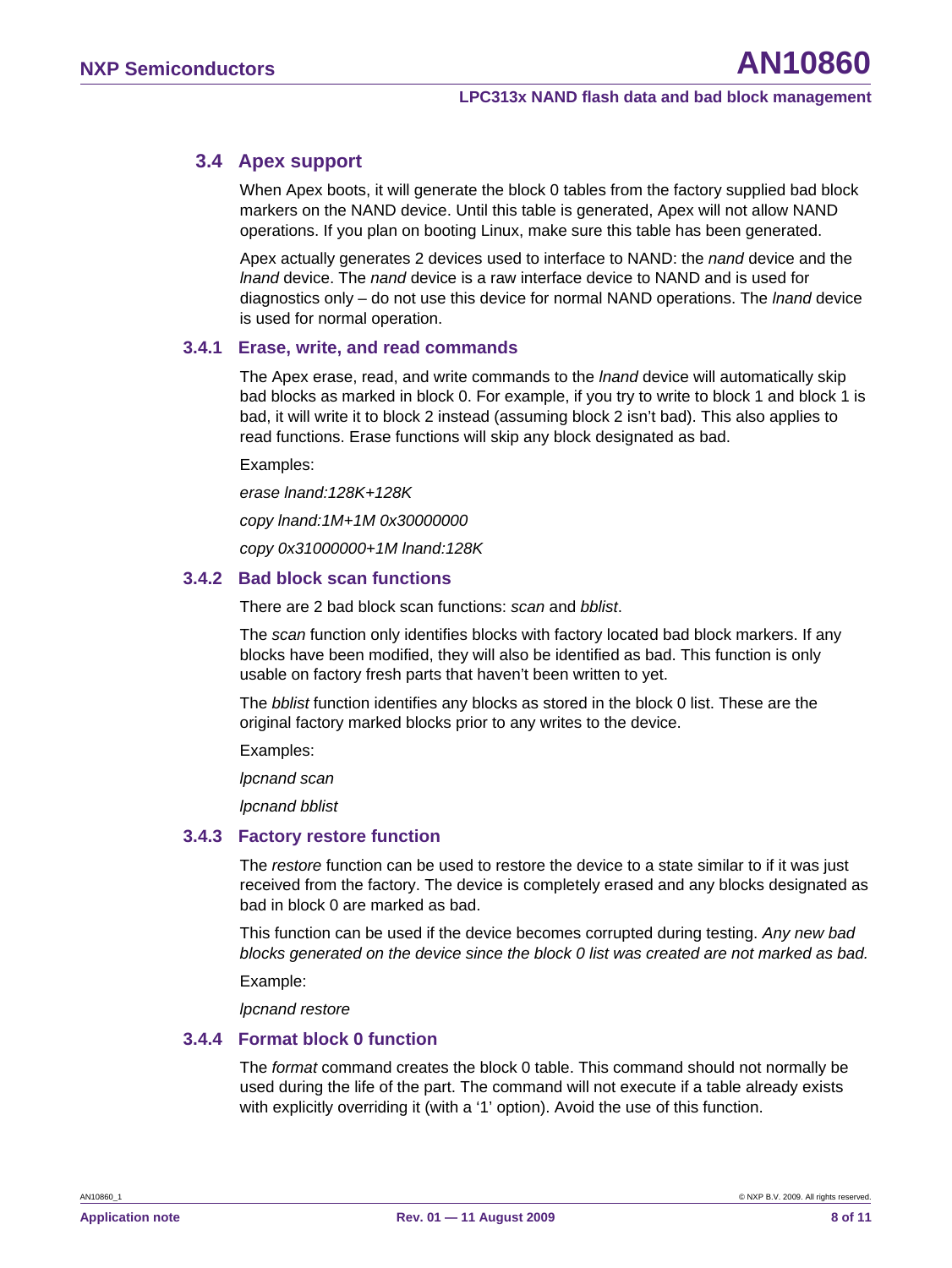#### <span id="page-8-0"></span>**3.4.5 Block 0 protection function**

Block 0 is protected from erase or writes during normal operation. This can be disabled with the *protblk0* function. It is not recommended to disable this protection or write to block 0, as the bad block table is stored there and you could accidentally erase your factory marker list.

## **3.5 Setting up Apex to boot from NAND (EA3131 board with large block flash)**

For the LPC31XX device to boot from NAND flash, block 0 must be formatted with the NAND boot data structure and bad block list, and the executable code to boot must be located in blocks 1 and on (skipping bad blocks).

Block 0 is automatically formatted by Apex when it starts. *If this option is disabled, use the lpcnand format command to build block 0.* See the LPC31XX User manual for information on the structures located in block 0.

When Apex is booted (either from an SD card or serial port), you will see a message similar to below:

 *apex => mem:0x11029000+0x14dc4 (85444 bytes)*

This is where Apex has been located in memory and will need to be copied from into NAND flash.

Erase blocks 1, 2, and 3 with the *erase lnand:128K+384K* command. Then copy the Apex image from memory to nand with the copy command (*copy mem:0x11029000+0x14dc4 lnand:128K)*. Apex will then be copied to NAND, skipping any bad blocks.

Configure your board to boot FROM NAND (boot0, 1, and 2 all low) and power cycle the board. It should now be booting from NAND flash!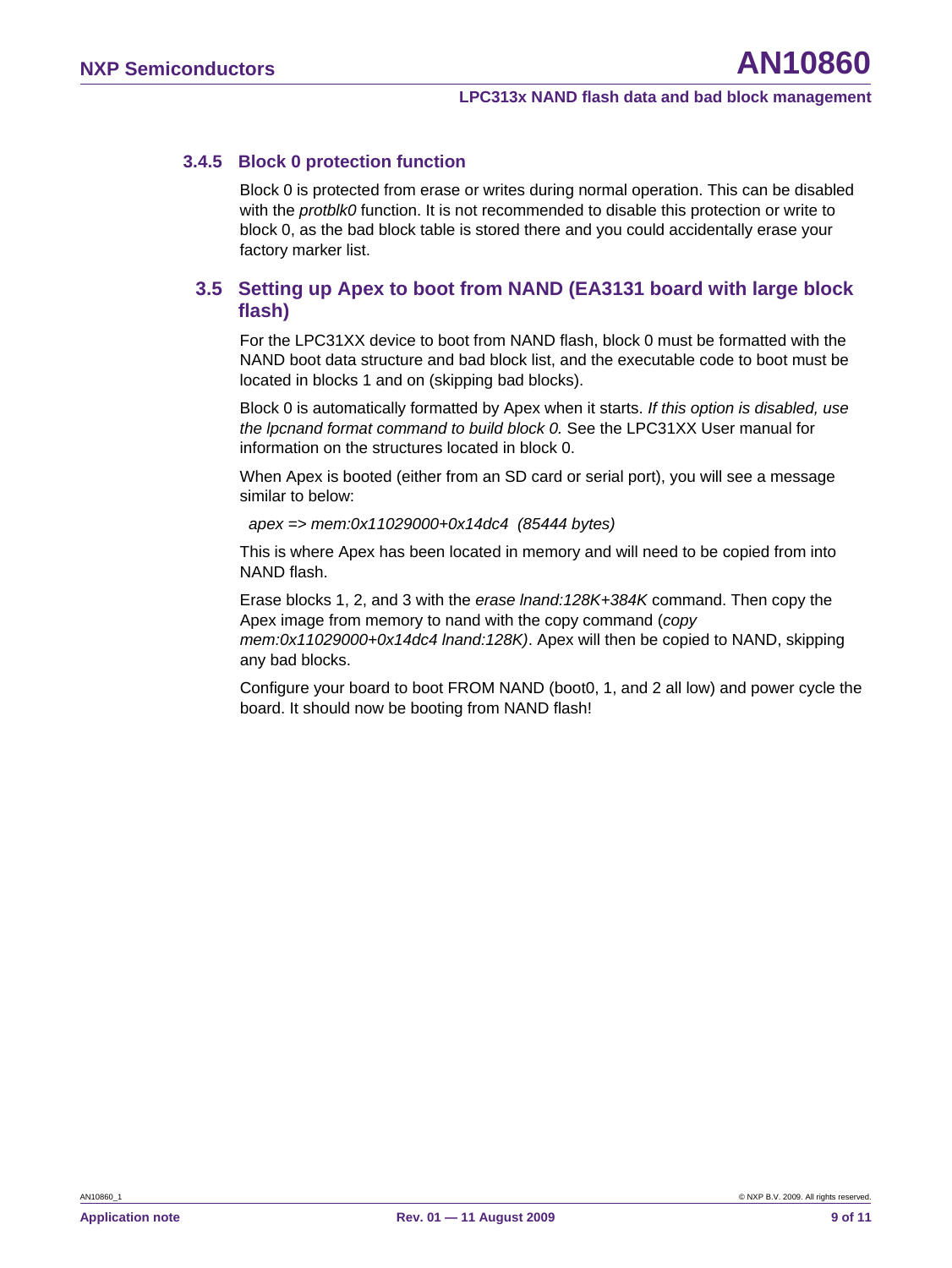# <span id="page-9-0"></span>**4. Legal information**

## **4.1 Definitions**

**Draft —** The document is a draft version only. The content is still under internal review and subject to formal approval, which may result in modifications or additions. NXP Semiconductors does not give any representations or warranties as to the accuracy or completeness of information included herein and shall have no liability for the consequences of use of such information.

## **4.2 Disclaimers**

**General —** Information in this document is believed to be accurate and reliable. However, NXP Semiconductors does not give any representations or warranties, expressed or implied, as to the accuracy or completeness of such information and shall have no liability for the consequences of use of such information.

**Right to make changes —** NXP Semiconductors reserves the right to make changes to information published in this document, including without limitation specifications and product descriptions, at any time and without notice. This document supersedes and replaces all information supplied prior to the publication hereof.

**Suitability for use —** NXP Semiconductors products are not designed, authorized or warranted to be suitable for use in medical, military, aircraft, space or life support equipment, nor in applications where failure or malfunction of a NXP Semiconductors product can reasonably be expected to result in personal injury, death or severe property or environmental damage. NXP Semiconductors accepts no liability for inclusion and/or use of NXP Semiconductors products in such equipment or applications and therefore such inclusion and/or use is for the customer's own risk.

**Applications —** Applications that are described herein for any of these products are for illustrative purposes only. NXP Semiconductors makes no representation or warranty that such applications will be suitable for the specified use without further testing or modification.

**Export control —** This document as well as the item(s) described herein may be subject to export control regulations. Export might require a prior authorization from national authorities.

# **4.3 Trademarks**

Notice: All referenced brands, product names, service names and trademarks are property of their respective owners.